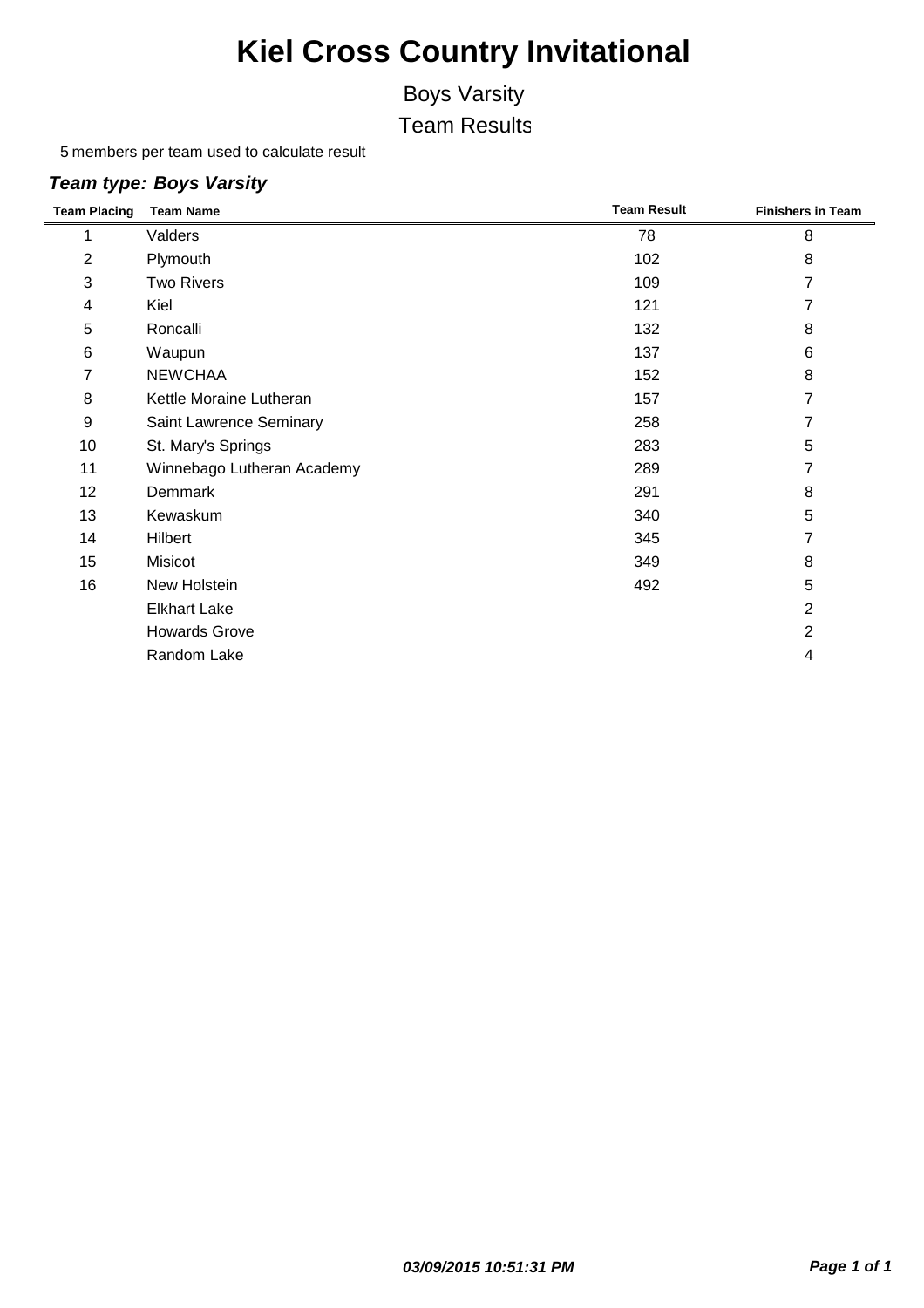| Pos            | No  | Name                       | School                   | Year             | Time       | Team<br><b>Position</b> | <b>Team</b><br><b>Points</b> | Pace         |
|----------------|-----|----------------------------|--------------------------|------------------|------------|-------------------------|------------------------------|--------------|
| 1              | 647 | Ryan Gurgel                | Kettle Moraine Lutheran  | 12               | 00:16:42.9 | 1                       | 1                            | $5:23$ min/m |
| 2              | 939 | <b>Trevor Wenzel</b>       | Valders                  | 10               | 00:17:13.0 | 1                       | 2                            | 5:33 min/m   |
| 3              | 935 | Cody Meyer                 | Valders                  | 10               | 00:17:31.7 | 2                       | 3                            | 5:39 min/m   |
| 4              | 962 | Kyle Miller                | Waupun                   | 11               | 00:17:33.7 | 1                       | 4                            | 5:39 min/m   |
| 5              | 896 | Nathan Grall               | <b>Two Rivers</b>        | 12               | 00:17:44.3 | 1                       | 5                            | 5:43 min/m   |
| 6              | 885 | Ian Mcconnaha              | Plymouth                 | 12               | 00:17:50.2 | 1                       | 6                            | 5:45 min/m   |
| $\overline{7}$ | 600 | Garrett Franczeká          | Hilbert                  | 10               | 00:17:59.5 | 1                       | 7                            | 5:48 min/m   |
| 8              | 703 | Ashton Arnold              | Kiel                     | 9                | 00:18:06.0 | 1                       | 8                            | 5:50 min/m   |
| 9              | 778 | Alan Schaefer              | Plymouth                 | 11               | 00:18:06.2 | 2                       | 9                            | 5:50 min/m   |
| 10             | 898 | Jared Krahn                | <b>Two Rivers</b>        | 11               | 00:18:10.1 | 2                       | 10                           | 5:51 min/m   |
| 11             | 833 | <b>Tomerot Lambert</b>     | Roncalli                 | 12               | 00:18:13.2 | 1                       | 11                           | 5:52 min/m   |
| 12             | 707 | Josh Kuhn                  | Kiel                     | 12               | 00:18:16.2 | 2                       | 12                           | 5:53 min/m   |
| 13             | 756 | <b>Spencer Kirsteatter</b> | <b>NEWCHAA</b>           | 10               | 00:18:19.2 | 1                       | 13                           | $5:54$ min/m |
| 14             | 705 | Jacob Westphalen           | Kiel                     | 12               | 00:18:24.2 | 3                       | 14                           | 5:56 min/m   |
| 15             | 963 | Dylon Pokorny              | Waupun                   | 11               | 00:18:26.3 | 2                       | 15                           | $5:56$ min/m |
| 16             | 831 | Cullen Hilliker            | Roncalli                 | 12               | 00:18:28.6 | 2                       | 16                           | 5:57 min/m   |
| 17             | 754 | Michael Jarzin             | <b>NEWCHAA</b>           | 12               | 00:18:38.7 | 2                       | 17                           | $6:00$ min/m |
| 18             | 932 | Joey Demeyer               | Valders                  | 11               | 00:18:41.5 | 3                       | 18                           | $6:01$ min/m |
| 19             | 958 | <b>Bailey Bille</b>        | Waupun                   | 10               | 00:18:45.5 | 3                       | 19                           | $6:03$ min/m |
| 20             | 722 | John Egdorf                | Misicot                  | 12               | 00:18:48.2 | 1                       | 20                           | $6:03$ min/m |
| 21             | 646 | Micah Dykema               | Kettle Moraine Lutheran  | 10               | 00:18:51.7 | 2                       | 21                           | $6:05$ min/m |
| 22             | 753 | Conal Delaney              | <b>NEWCHAA</b>           | 10               | 00:18:55.2 | 3                       | 22                           | $6:06$ min/m |
| 23             | 661 | <b>Justin Reck</b>         | Kewaskum                 | 10               | 00:18:56.2 | 1                       | 23                           | $6:06$ min/m |
| 24             | 99  | Jordan Marshall            | Plymouth                 | 12               | 00:18:56.5 | 3                       | 24                           | $6:06$ min/m |
| 25             | 834 | Zackery Levene             | Roncalli                 | 12               | 00:18:56.9 | 3                       | 25                           | $6:06$ min/m |
| 26             | 964 | Gabe Olsen                 | Plymouth                 | 10               | 00:19:05.3 | 4                       | 26                           | $6:09$ min/m |
| 27             | 937 | Jacob Pattee               | Valders                  | 9                | 00:19:11.5 | 4                       | 27                           | $6:11$ min/m |
| 28             | 936 | Luke Oltmanns              | Valders                  | 11               | 00:19:19.2 | 5                       | 28                           | $6:13$ min/m |
| 29             | 899 | Darian Schubring           | Two Rivers               | 12               | 00:19:20.7 | 3                       | 29                           | $6:14$ min/m |
| 30             | 649 | Mason Shambeau             | Kettle Moraine Lutheran  | 11               | 00:19:22.0 | 3                       | 30                           | $6:14$ min/m |
| 31             | 872 | Sam Busse                  | St. Mary's Springs       | 9                | 00:19:24.7 | 1                       | 31                           | $6:15$ min/m |
| 32             | 894 | Paul Bianchi               | <b>Two Rivers</b>        | 12               | 00:19:26.0 | 4                       | 32                           | $6:16$ min/m |
| 33             | 900 | Ben Weina                  | <b>Two Rivers</b>        | 12               | 00:19:26.3 | 5                       | 33                           | $6:16$ min/m |
| 34             | 760 | <b>Bart Stillwell</b>      | <b>NEWCHAA</b>           | 10               | 00:19:32.2 | 4                       | 34                           | $6:18$ min/m |
| 35             | 713 | Josh Tarnowski             | Kiel                     | 10               | 00:19:36.7 | 4                       | 35                           | $6:19$ min/m |
| 36             | 981 | Evan Schulz                | Winnebago Lutheran Acade | 11               | 00:19:37.0 | 1                       | 36                           | $6:19$ min/m |
| 37             | 187 | Noah Baratka               | Plymouth                 | $\boldsymbol{9}$ | 00:19:46.0 | 5                       | 37                           | $6:22$ min/m |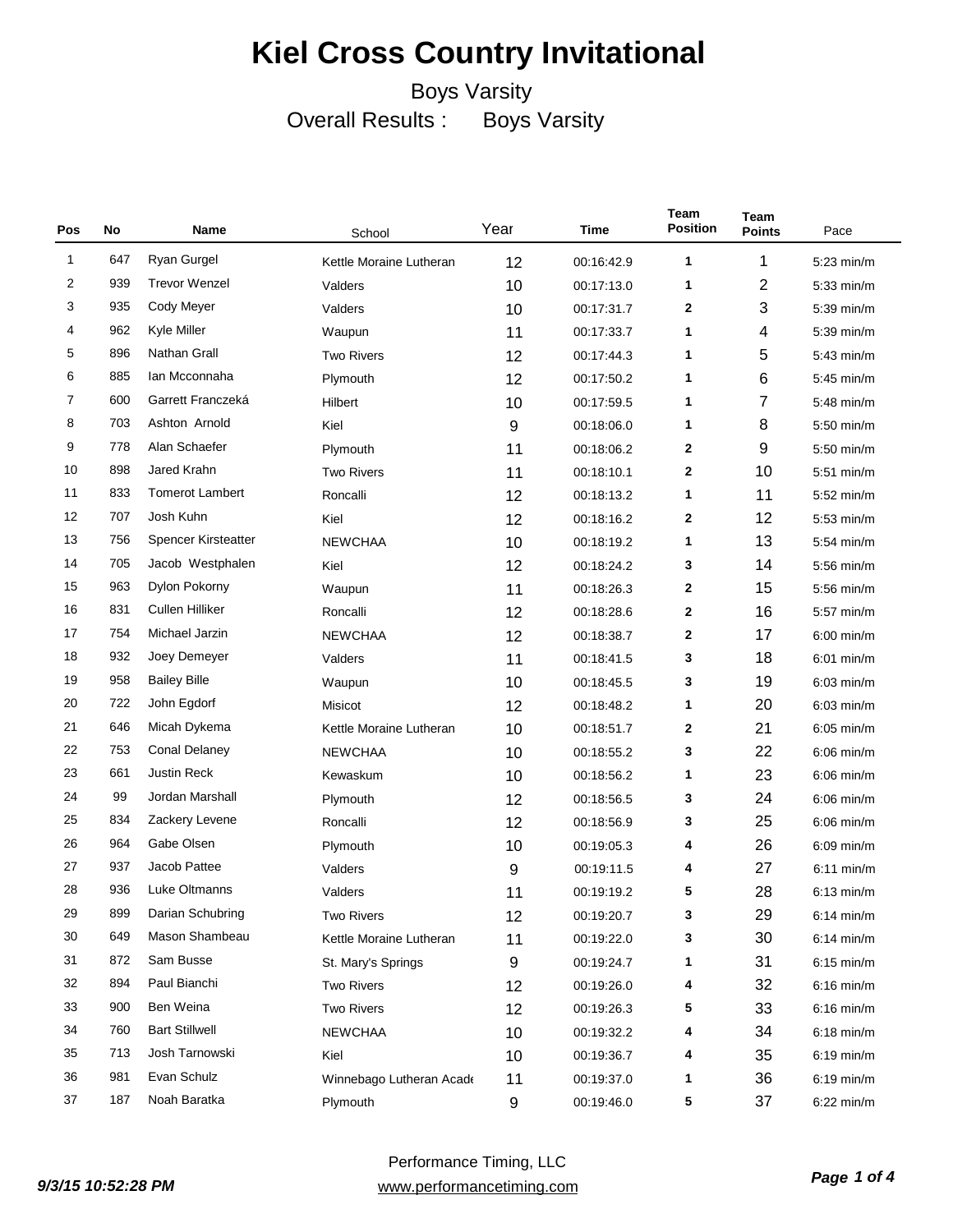| Pos | No  | Name                    | School                   | Year | Time       | Team<br><b>Position</b> | Team<br><b>Points</b> | Pace         |
|-----|-----|-------------------------|--------------------------|------|------------|-------------------------|-----------------------|--------------|
| 38  | 832 | Nick Hoffman            | Roncalli                 | 12   | 00:19:48.9 | 4                       | 38                    | $6:23$ min/m |
| 39  | 893 | Joey Bianchi            | <b>Two Rivers</b>        | 9    | 00:19:50.7 | 6                       | 39                    | $6:24$ min/m |
| 40  | 961 | Dennis Jaeger           | Waupun                   | 12   | 00:19:52.5 | 4                       | 40                    | $6:24$ min/m |
| 41  | 874 | Matt Land               | St. Mary's Springs       | 12   | 00:19:54.6 | 2                       | 41                    | $6:25$ min/m |
| 42  | 830 | Joe Gentine             | Roncalli                 | 10   | 00:19:55.0 | 5                       | 42                    | $6:25$ min/m |
| 43  | 836 | Wilson Burge            | Saint Lawrence Seminary  | 10   | 00:19:56.6 | 1                       | 43                    | $6:26$ min/m |
| 44  | 650 | <b>Matt Stoltz</b>      | Kettle Moraine Lutheran  | 12   | 00:19:56.7 | 4                       | 44                    | $6:26$ min/m |
| 45  | 933 | Casey Gunderson         | Valders                  | 10   | 00:19:57.0 | 6                       | 45                    | $6:26$ min/m |
| 46  | 854 | <b>Eddie Mills</b>      | Saint Lawrence Seminary  | 10   | 00:20:00.0 | 2                       | 46                    | $6:27$ min/m |
| 47  | 873 | Jake Butzen             | St. Mary's Springs       | 11   | 00:20:04.7 | 3                       | 47                    | $6:28$ min/m |
| 48  | 938 | <b>Jake Risse</b>       | Valders                  | 12   | 00:20:09.8 | 7                       | 48                    | $6:30$ min/m |
| 49  | 586 | <b>Trevor Wavrunek</b>  | Demmark                  | 12   | 00:20:23.7 | 1                       | 49                    | $6:34$ min/m |
| 50  | 774 | <b>Brady Schultz</b>    | Plymouth                 | 10   | 00:20:25.7 | 6                       | 50                    | $6:35$ min/m |
| 51  | 662 | Kyle Toth               | Kewaskum                 | 10   | 00:20:27.7 | 2                       | 51                    | $6:36$ min/m |
| 52  | 715 | Andy Winkel             | Kiel                     | 11   | 00:20:30.5 | 5                       | 52                    | $6:36$ min/m |
| 53  | 851 | Zeb Boos                | Saint Lawrence Seminary  | 12   | 00:20:37.8 | 3                       | 53                    | $6:39$ min/m |
| 54  | 583 | Jared Shefchik          | Demmark                  | 11   | 00:20:40.7 | 2                       | 54                    | $6:40$ min/m |
| 55  | 790 | Zach Risse              | Random Lake              | 11   | 00:20:41.5 | 1                       | $5$                   | $6:40$ min/m |
| 56  | 260 | <b>Connor Schmidt</b>   | Plymouth                 | 10   | 00:20:49.7 | 7                       | 55                    | $6:43$ min/m |
| 57  | 856 | Roberto Silva           | Saint Lawrence Seminary  | 11   | 00:20:52.7 | 4                       | 56                    | $6:44$ min/m |
| 58  | 978 | Mark Flood              | Winnebago Lutheran Acade | 10   | 00:20:54.9 | 2                       | 57                    | $6:44$ min/m |
| 59  | 582 | Max Schmitz             | Demmark                  | 11   | 00:20:56.2 | 3                       | 58                    | $6:45$ min/m |
| 60  | 960 | <b>Christian Hedeen</b> | Waupun                   | 9    | 00:20:59.3 | 5                       | 59                    | $6:46$ min/m |
| 61  | 850 | Jp Ajide                | Saint Lawrence Seminary  | 10   | 00:21:00.6 | 5                       | 60                    | $6:46$ min/m |
| 62  | 651 | <b>Tanner Stuck</b>     | Kettle Moraine Lutheran  | 11   | 00:21:02.0 | 5                       | 61                    | 6:47 min/m   |
| 63  | 585 | <b>Connor Sisel</b>     | Demmark                  | 9    | 00:21:02.0 | 4                       | 62                    | $6:47$ min/m |
| 64  | 278 | Charlie Aschenbach      | Plymouth                 | 9    | 00:21:04.5 | 8                       | >7                    | $6:47$ min/m |
| 65  | 599 | Everett Franczeká       | Hilbert                  | 11   | 00:21:06.5 | 2                       | 63                    | $6:48$ min/m |
| 66  | 980 | Nathaniel Jahns         | Winnebago Lutheran Acade | 11   | 00:21:06.9 | 3                       | 64                    | $6:48$ min/m |
| 67  | 620 | Sam Sixel               | <b>Howards Grove</b>     | 10   | 00:21:08.9 | 1                       | $5$                   | $6:49$ min/m |
| 68  | 979 | Jonathan Huey           | Winnebago Lutheran Acade | 11   | 00:21:08.9 | 4                       | 65                    | $6:49$ min/m |
| 69  | 757 | <b>Brian Miller</b>     | <b>NEWCHAA</b>           | 10   | 00:21:12.0 | 5                       | 66                    | $6:50$ min/m |
| 70  | 976 | Connor Coleman          | Winnebago Lutheran Acade | 12   | 00:21:12.5 | 5                       | 67                    | $6:50$ min/m |
| 71  | 584 | Jedd Shefchik           | Demmark                  | 10   | 00:21:18.1 | 5                       | 68                    | $6:52$ min/m |
| 72  | 709 | <b>Trent Preissner</b>  | Kiel                     | 12   | 00:21:21.5 | 6                       | 69                    | $6:53$ min/m |
| 73  | 580 | <b>Brandon Honnef</b>   | Demmark                  | 12   | 00:21:22.6 | 6                       | 70                    | $6:53$ min/m |
| 74  | 579 | <b>Blake Bomski</b>     | Demmark                  | 10   | 00:21:22.7 | 7                       | 71                    | $6:53$ min/m |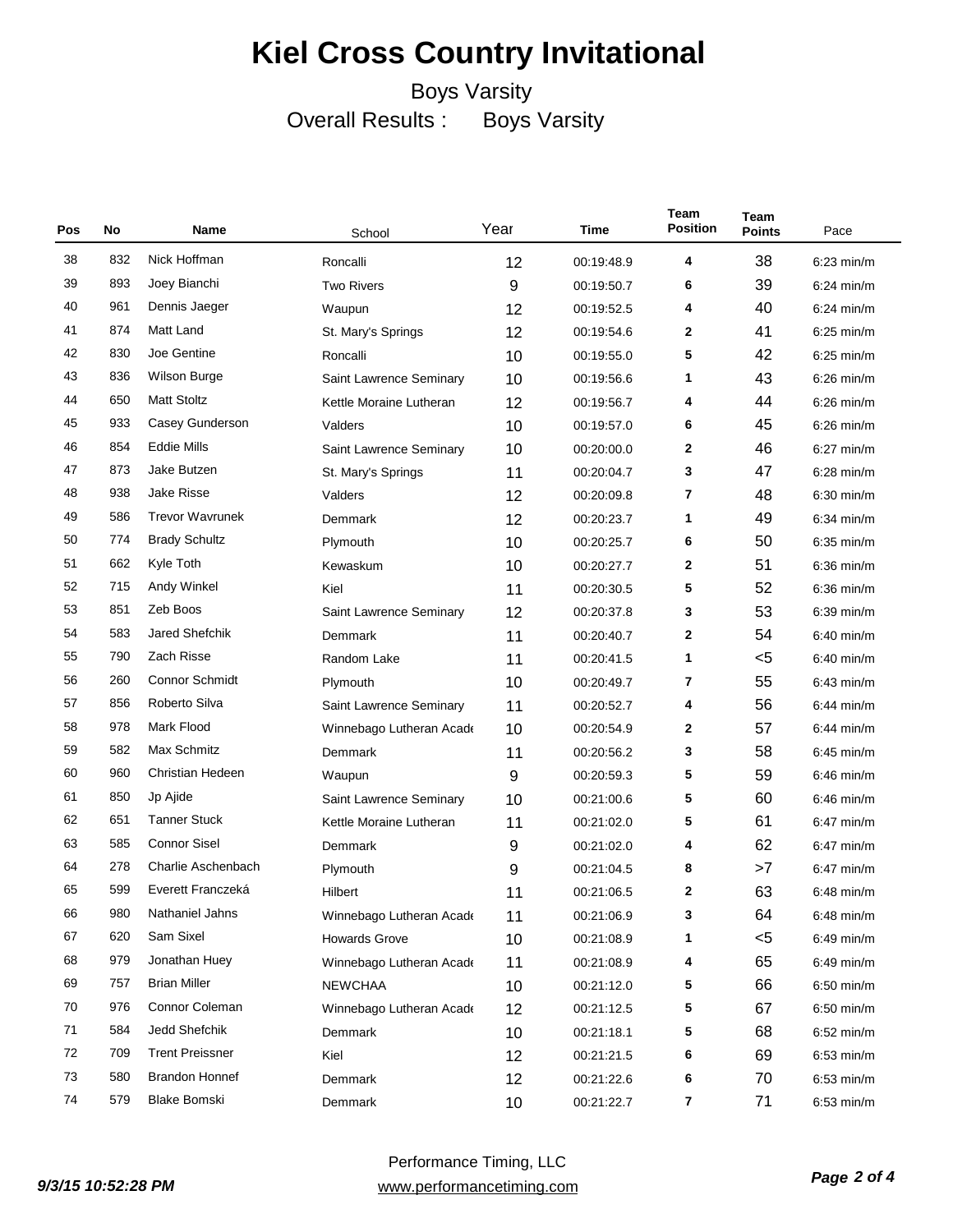| Pos | No  | Name                    | School                   | Year | Time       | Team<br><b>Position</b> | <b>Team</b><br><b>Points</b> | Pace                 |
|-----|-----|-------------------------|--------------------------|------|------------|-------------------------|------------------------------|----------------------|
| 75  | 711 | <b>Eddie Ristow</b>     | Kiel                     | 10   | 00:21:24.6 | 7                       | 72                           | $6:54$ min/m         |
| 76  | 758 | Levi Pfantz             | <b>NEWCHAA</b>           | 11   | 00:21:24.6 | 6                       | 73                           | $6.54$ min/m         |
| 77  | 759 | Tony Rozewski           | <b>NEWCHAA</b>           | 12   | 00:21:28.8 | 7                       | 74                           | $6.55$ min/m         |
| 78  | 934 | Devan Meulemans         | Valders                  | 9    | 00:21:29.1 | 8                       | >7                           | $6.55$ min/m         |
| 79  | 977 | <b>Mitchell Edwards</b> | Winnebago Lutheran Acade | 10   | 00:21:29.2 | 6                       | 75                           | $6:55$ min/m         |
| 80  | 959 | <b>Colton Brezinsky</b> | Waupun                   | 12   | 00:21:38.6 | 6                       | 76                           | $6.58$ min/m         |
| 81  | 871 | Simitrio Arellana       | St. Mary's Springs       | 10   | 00:21:38.8 | 4                       | 77                           | $6:58$ min/m         |
| 82  | 755 | Drew Kirsteatter        | <b>NEWCHAA</b>           | 11   | 00:21:49.8 | 8                       | >7                           | 7:02 min/m           |
| 83  | 729 | Colten Wernecke         | Misicot                  | 12   | 00:21:56.3 | 2                       | 78                           | $7:04$ min/m         |
| 84  | 727 | <b>Connor Reinhart</b>  | Misicot                  | 11   | 00:21:58.2 | 3                       | 79                           | $7:05$ min/m         |
| 85  | 855 | Joseph Mortell          | Saint Lawrence Seminary  | 12   | 00:22:00.1 | 6                       | 80                           | $7:05$ min/m         |
| 86  | 737 | Jacob Barth             | New Holstein             | 12   | 00:22:04.2 | 1                       | 81                           | $7:07$ min/m         |
| 87  | 828 | <b>Hunter Borys</b>     | Roncalli                 | 9    | 00:22:15.6 | 6                       | 82                           | $7:10$ min/m         |
| 88  | 659 | Jacob Loehr             | Kewaskum                 | 11   | 00:22:17.8 | 3                       | 83                           | $7:11$ min/m         |
| 89  | 725 | <b>Trenton Klesper</b>  | Misicot                  | 10   | 00:22:27.2 | 4                       | 84                           | $7:14$ min/m         |
| 90  | 839 | Jae Lee                 | Saint Lawrence Seminary  | 12   | 00:22:28.2 | 7                       | 85                           | $7:14$ min/m         |
| 91  | 606 | Skyler Schmidá          | Hilbert                  | 10   | 00:22:31.1 | 3                       | 86                           | $7:15$ min/m         |
| 92  | 875 | <b>Isaac Shannon</b>    | St. Mary's Springs       | 9    | 00:22:31.5 | 5                       | 87                           | $7:15$ min/m         |
| 93  | 724 | Zach Fencl              | Misicot                  | 11   | 00:22:36.0 | 5                       | 88                           | $7:17$ min/m         |
| 94  | 897 | Cody Holmes             | <b>Two Rivers</b>        | 9    | 00:22:37.0 | 7                       | 89                           | $7:17$ min/m         |
| 95  | 658 | Anthony Leister         | Kewaskum                 | 11   | 00:22:42.5 | 4                       | 90                           | $7:19$ min/m         |
| 96  | 598 | Ransom Yasko            | <b>Elkhart Lake</b>      | 9    | 00:22:44.1 | 1                       | $5$                          | $7:20$ min/m         |
| 97  | 604 | Drake Propsoná          | Hilbert                  | 12   | 00:22:46.7 | 4                       | 91                           | $7:20$ min/m         |
| 98  | 835 | Ryan Roethle            | Roncalli                 | 11   | 00:22:50.2 | 7                       | 92                           | $7:22$ min/m         |
| 99  | 660 | <b>Blake Miller</b>     | Kewaskum                 | 10   | 00:22:50.9 | 5                       | 93                           | $7:22$ min/m         |
| 100 | 788 | <b>Stone Goral</b>      | Random Lake              | 12   | 00:22:58.1 | 2                       | $5$                          | $7:24$ min/m         |
| 101 | 821 | Joe Bratz               | Roncalli                 | 12   | 00:23:03.6 | 8                       | >7                           | $7:26$ min/m         |
| 102 | 728 | Cole Thorne             | Misicot                  | 10   | 00:23:07.0 | 6                       | 94                           | $7:27$ min/m         |
| 103 | 648 | Ethan Pilon             | Kettle Moraine Lutheran  | 11   | 00:23:14.5 | 6                       | 95                           | $7:29 \text{ min/m}$ |
| 104 | 571 | <b>Riley Brantmeir</b>  | Demmark                  | 9    | 00:23:20.6 | 8                       | >7                           | $7:31$ min/m         |
| 105 | 645 | Jacob Anderson          | Kettle Moraine Lutheran  | 10   | 00:23:28.6 | 7                       | 96                           | $7:34$ min/m         |
| 106 | 619 | <b>Dustin Eilers</b>    | <b>Howards Grove</b>     | 9    | 00:23:35.5 | 2                       | $<$ 5                        | $7:36$ min/m         |
| 107 | 975 | Jeremiah Callies        | Winnebago Lutheran Acade | 12   | 00:23:36.9 | 7                       | 97                           | $7:37$ min/m         |
| 108 | 787 | Vince Culp              | Random Lake              | 9    | 00:23:43.6 | 3                       | $5$                          | 7:39 min/m           |
| 109 | 607 | Evan Scholzá            | Hilbert                  | 10   | 00:23:43.6 | 5                       | 98                           | $7:39$ min/m         |
| 110 | 791 | Mason Thill             | Random Lake              | 9    | 00:23:55.2 | 4                       | $5$                          | 7:42 min/m           |
| 111 | 741 | Jacob Thiel             | New Holstein             | 10   | 00:24:00.5 | 2                       | 99                           | 7:44 min/m           |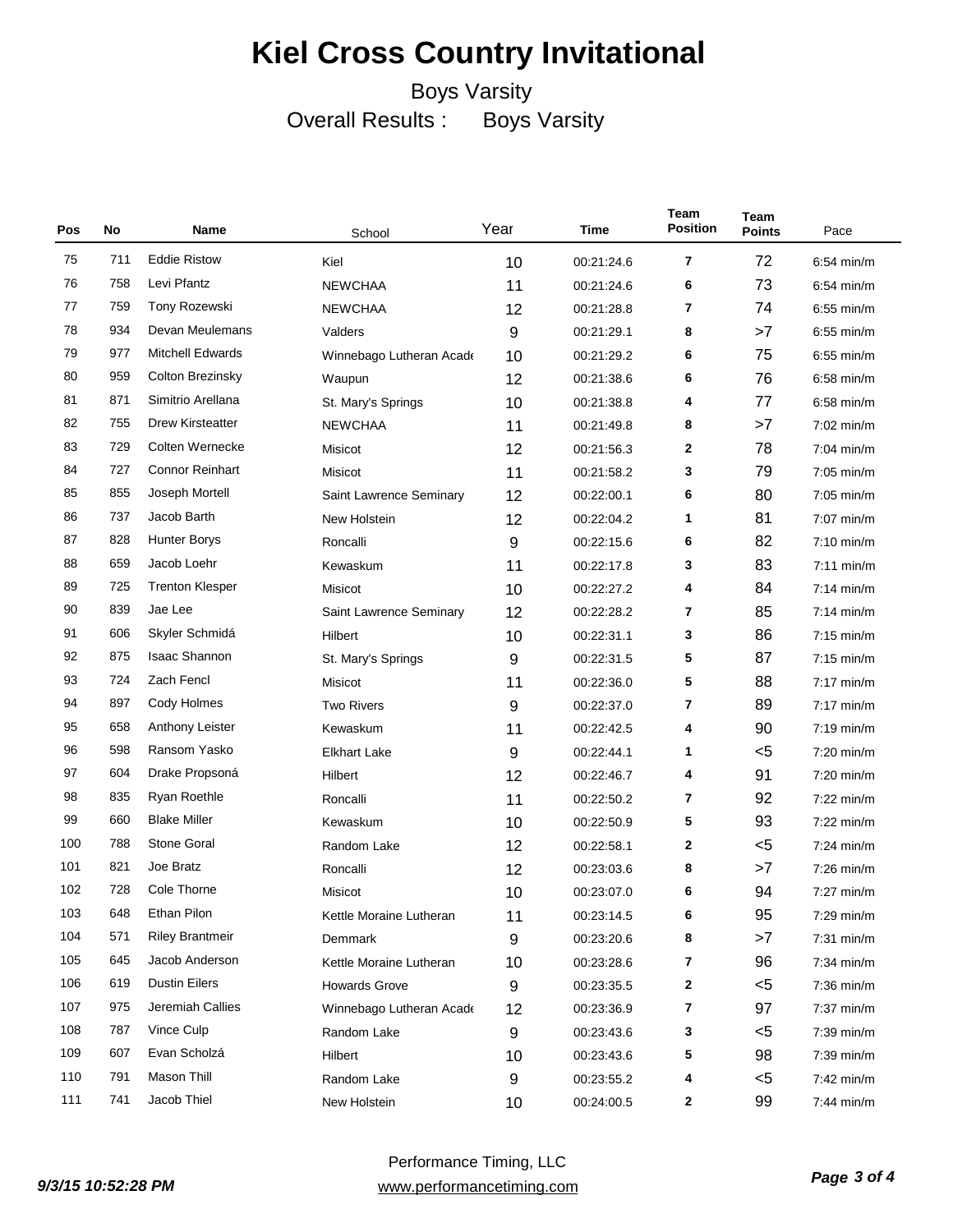| <b>Pos</b> | No  | Name                   | School              | Year | <b>Time</b> | <b>Team</b><br><b>Position</b> | Team<br><b>Points</b> | Pace                 |
|------------|-----|------------------------|---------------------|------|-------------|--------------------------------|-----------------------|----------------------|
| 112        | 605 | Elias Ricoá            | Hilbert             | 12   | 00:24:10.0  | 6                              | 100                   | $7:47$ min/m         |
| 113        | 723 | Luke Englebert         | Misicot             | 11   | 00:24:17.2  | 7                              | 101                   | $7:50$ min/m         |
| 114        | 602 | Bryce Looseá           | Hilbert             | 11   | 00:24:50.0  | 7                              | 102                   | $8:00$ min/m         |
| 115        | 738 | Joshua Dewhurst        | New Holstein        | 9    | 00:25:07.5  | 3                              | 103                   | $8:06$ min/m         |
| 116        | 597 | Cody Nelson            | <b>Elkhart Lake</b> | 9    | 00:25:08.9  | $\mathbf{2}$                   | <5                    | $8:06 \text{ min/m}$ |
| 117        | 726 | Josh Ratajczak         | Misicot             | 11   | 00:25:10.3  | 8                              | >7                    | $8:07$ min/m         |
| 118        | 739 | <b>Bradley Paulson</b> | New Holstein        | 10   | 00:26:53.5  | 4                              | 104                   | $8:40$ min/m         |
| 119        | 740 | Colton Roepke          | New Holstein        | 10   | 00:27:05.7  | 5                              | 105                   | $8:44$ min/m         |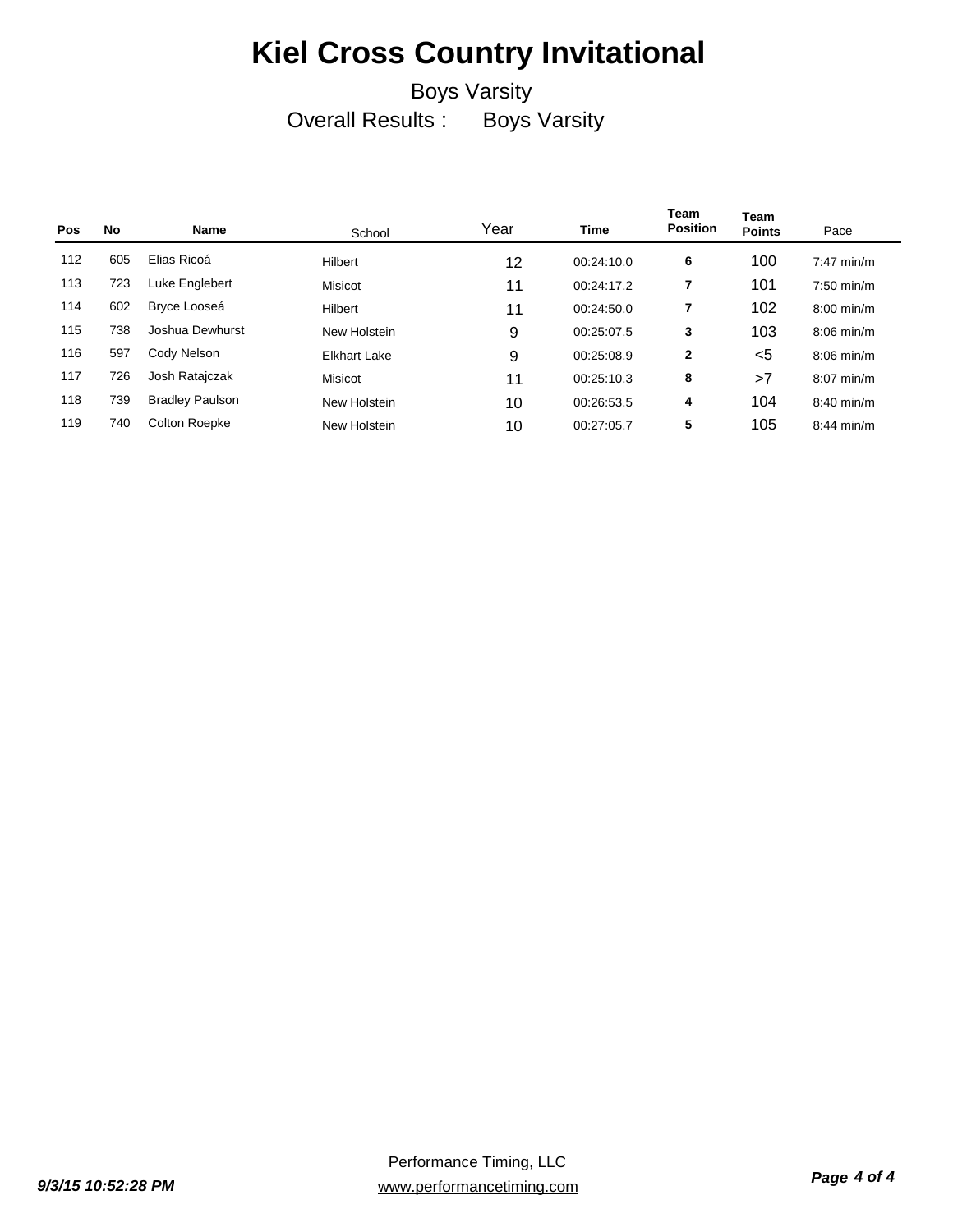#### Team Results

|                         | Team name: Valders    |                |                       |             |              |                    |                    |
|-------------------------|-----------------------|----------------|-----------------------|-------------|--------------|--------------------|--------------------|
| Team result: 78         |                       |                |                       | Team Pos: 1 |              |                    |                    |
| <b>Team Pos</b>         | <b>Overall Pos</b>    | Race No        | <b>Name</b>           |             |              | <b>Finish Time</b> | <b>Team Points</b> |
| 1                       | $\overline{2}$        | 939            | <b>Trevor Wenzel</b>  |             | $\mathbf{2}$ | 00:17:14           | $\overline{2}$     |
| $\overline{2}$          | 3                     | 935            | Cody Meyer            |             | 3            | 00:17:32           | 3                  |
| 3                       | 18                    | 932            | Joey Demeyer          |             | 18           | 00:18:42           | 18                 |
| 4                       | 27                    | 937            | Jacob Pattee          |             | 27           | 00:19:12           | 27                 |
| 5                       | 28                    | 936            | <b>Luke Oltmanns</b>  |             | 28           | 00:19:20           | 28                 |
| 6                       | 45                    | 933            | Casey Gunderson       |             | 45           | 00:19:58           | 45                 |
| 7                       | 48                    | 938            | <b>Jake Risse</b>     |             | 48           | 00:20:10           | 48                 |
| 8                       | 78                    | 934            | Devan Meulemans       |             | >7           | 00:21:30           | >7                 |
|                         | Team name: Plymouth   |                |                       |             |              |                    |                    |
|                         | Team result: 102      |                |                       | Team Pos: 2 |              |                    |                    |
| <b>Team Pos</b>         | <b>Overall Pos</b>    | Race No        | <b>Name</b>           |             |              | <b>Finish Time</b> | <b>Team Points</b> |
| 1                       | 6                     | 885            | Ian Mcconnaha         |             | 6            | 00:17:51           | 6                  |
| $\overline{\mathbf{c}}$ | 9                     | 778            | Alan Schaefer         |             | 9            | 00:18:07           | 9                  |
| 3                       | 24                    | 99             | Jordan Marshall       |             | 24           | 00:18:57           | 24                 |
| 4                       | 26                    | 964            | Gabe Olsen            |             | 26           | 00:19:06           | 26                 |
| 5                       | 37                    | 187            | Noah Baratka          |             | 37           | 00:19:47           | 37                 |
| 6                       | 50                    | 774            | <b>Brady Schultz</b>  |             | 50           | 00:20:26           | 50                 |
| 7                       | 56                    | 260            | <b>Connor Schmidt</b> |             | 55           | 00:20:50           | 55                 |
| 8                       | 64                    | 278            | Charlie Aschenbach    |             | >7           | 00:21:05           | >7                 |
|                         | Team name: Two Rivers |                |                       |             |              |                    |                    |
|                         | Team result: 109      |                |                       | Team Pos: 3 |              |                    |                    |
| <b>Team Pos</b>         | <b>Overall Pos</b>    | Race No        | <b>Name</b>           |             |              | <b>Finish Time</b> | <b>Team Points</b> |
| 1                       | 5                     | 896            | Nathan Grall          |             | 5            | 00:17:45           | 5                  |
| 2                       | 10                    | 898            | Jared Krahn           |             | 10           | 00:18:11           | 10                 |
| 3                       | 29                    | 899            | Darian Schubring      |             | 29           | 00:19:21           | 29                 |
| 4                       | 32                    | 894            | Paul Bianchi          |             | 32           | 00:19:27           | 32                 |
| 5                       | 33                    | 900            | Ben Weina             |             | 33           | 00:19:27           | 33                 |
| 6                       | 39                    | 893            | Joey Bianchi          |             | 39           | 00:19:51           | 39                 |
| 7                       | 94                    | 897            | Cody Holmes           |             | 89           | 00:22:38           | 89                 |
| Team name:              | Kiel                  |                |                       |             |              |                    |                    |
|                         | Team result: 121      |                |                       | Team Pos: 4 |              |                    |                    |
| <b>Team Pos</b>         | <b>Overall Pos</b>    | <b>Race No</b> | <b>Name</b>           |             |              | <b>Finish Time</b> | <b>Team Points</b> |
| 1                       | 8                     | 703            | Ashton Arnold         |             | 8            | 00:18:07           | 8                  |
| 2                       | 12                    | 707            | Josh Kuhn             |             | 12           | 00:18:17           | 12                 |
| 3                       | 14                    | 705            | Jacob Westphalen      |             | 14           | 00:18:25           | 14                 |
| 4                       | 35                    | 713            | Josh Tarnowski        |             | 35           | 00:19:37           | 35                 |
| 5                       | 52                    | 715            | Andy Winkel           |             | 52           | 00:20:31           | 52                 |

6 72 709 Trent Preissner **<sup>69</sup>** 00:21:22 69 7 75 711 Eddie Ristow **<sup>72</sup>** 00:21:25 72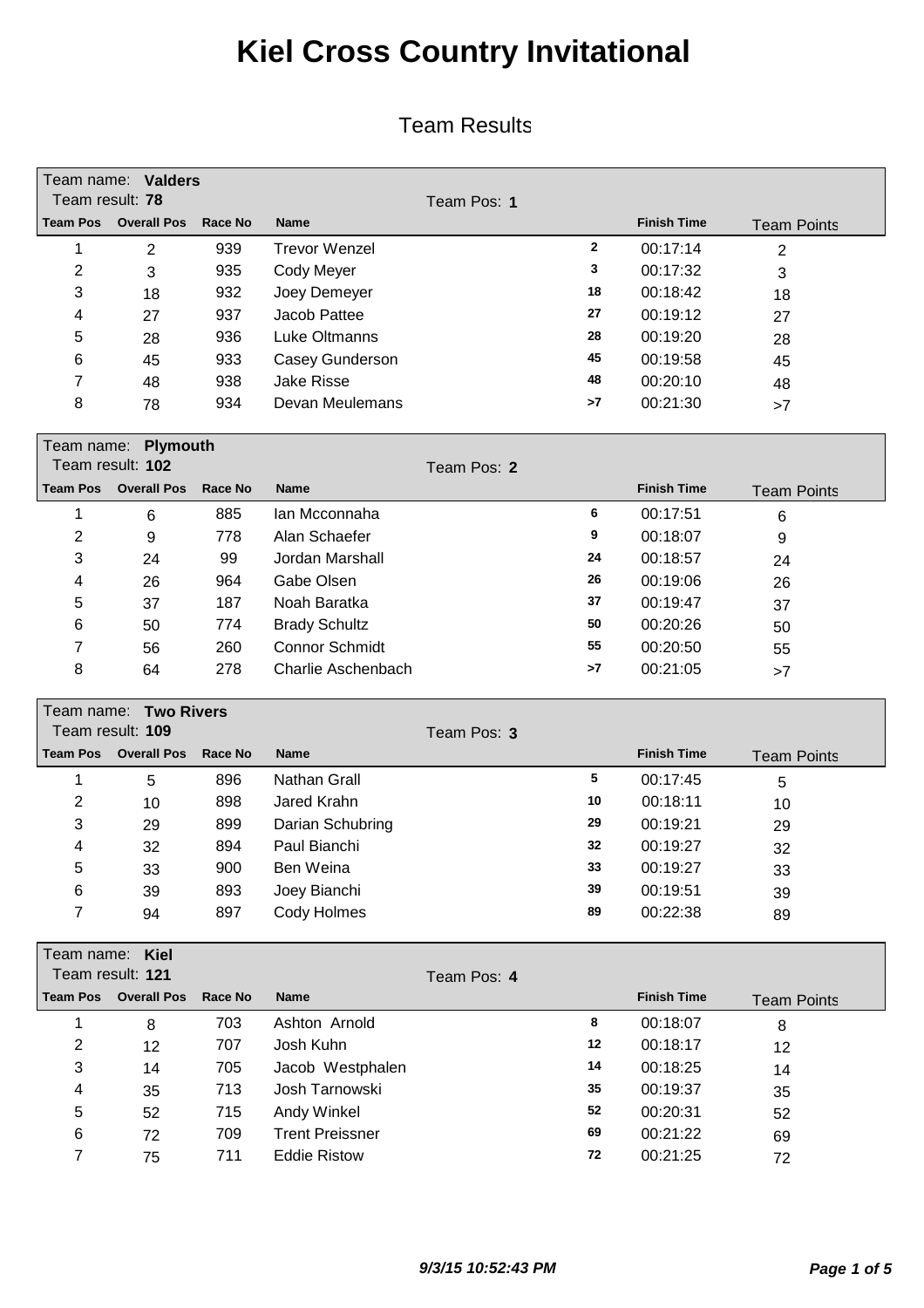|                 | Team name: Roncalli<br>Team result: 132                |                                |                            | Team Pos: 5 |    |                    |                    |
|-----------------|--------------------------------------------------------|--------------------------------|----------------------------|-------------|----|--------------------|--------------------|
| <b>Team Pos</b> | <b>Overall Pos</b>                                     | <b>Race No</b>                 | Name                       |             |    | <b>Finish Time</b> | <b>Team Points</b> |
| 1               | 11                                                     | 833                            | <b>Tomerot Lambert</b>     |             | 11 | 00:18:14           | 11                 |
| $\overline{2}$  | 16                                                     | 831                            | <b>Cullen Hilliker</b>     |             | 16 | 00:18:29           | 16                 |
| 3               | 25                                                     | 834                            | Zackery Levene             |             | 25 | 00:18:57           | 25                 |
| 4               | 38                                                     | 832                            | Nick Hoffman               |             | 38 | 00:19:49           | 38                 |
| 5               | 42                                                     | 830                            | Joe Gentine                |             | 42 | 00:19:56           | 42                 |
| 6               | 87                                                     | 828                            | <b>Hunter Borys</b>        |             | 82 | 00:22:16           | 82                 |
| 7               | 98                                                     | 835                            | Ryan Roethle               |             | 92 | 00:22:51           | 92                 |
| 8               | 101                                                    | 821                            | Joe Bratz                  |             | >7 | 00:23:04           | >7                 |
|                 | Team name: Waupun                                      |                                |                            |             |    |                    |                    |
|                 | Team result: 137                                       |                                |                            | Team Pos: 6 |    |                    |                    |
| <b>Team Pos</b> | <b>Overall Pos</b>                                     | Race No                        | <b>Name</b>                |             |    | <b>Finish Time</b> | <b>Team Points</b> |
| 1               | $\overline{4}$                                         | 962                            | Kyle Miller                |             | 4  | 00:17:34           | 4                  |
| $\overline{2}$  | 15                                                     | 963                            | Dylon Pokorny              |             | 15 | 00:18:27           | 15                 |
| 3               | 19                                                     | 958                            | <b>Bailey Bille</b>        |             | 19 | 00:18:46           | 19                 |
| 4               | 40                                                     | 961                            | Dennis Jaeger              |             | 40 | 00:19:53           | 40                 |
| 5               | 60                                                     | 960                            | <b>Christian Hedeen</b>    |             | 59 | 00:21:00           | 59                 |
| 6               | 80                                                     | 959                            | Colton Brezinsky           |             | 76 | 00:21:39           | 76                 |
| Team name:      | <b>NEWCHAA</b>                                         |                                |                            |             |    |                    |                    |
|                 | Team result: 152                                       |                                |                            | Team Pos: 7 |    |                    |                    |
| <b>Team Pos</b> | <b>Overall Pos</b>                                     | Race No                        | Name                       |             |    | <b>Finish Time</b> | <b>Team Points</b> |
| 1               | 13                                                     | 756                            | <b>Spencer Kirsteatter</b> |             | 13 | 00:18:20           | 13                 |
| $\overline{2}$  | 17                                                     | 754                            | Michael Jarzin             |             | 17 | 00:18:39           | 17                 |
| 3               | 22                                                     | 753                            | <b>Conal Delaney</b>       |             | 22 | 00:18:56           | 22                 |
| 4               | 34                                                     | 760                            | <b>Bart Stillwell</b>      |             | 34 | 00:19:33           | 34                 |
| 5               | 69                                                     | 757                            | <b>Brian Miller</b>        |             | 66 | 00:21:13           | 66                 |
| 6               | 76                                                     | 758                            | Levi Pfantz                |             | 73 | 00:21:25           | 73                 |
| 7               | 77                                                     | 759                            | Tony Rozewski              |             | 74 | 00:21:29           | 74                 |
| 8               | 82                                                     | 755                            | <b>Drew Kirsteatter</b>    |             | >7 | 00:21:50           | >7                 |
| Team name:      |                                                        | <b>Kettle Moraine Lutheran</b> |                            |             |    |                    |                    |
|                 | Team result: 157                                       |                                |                            | Team Pos: 8 |    |                    |                    |
| <b>Team Pos</b> | <b>Overall Pos</b>                                     | <b>Race No</b>                 | Name                       |             |    | <b>Finish Time</b> | <b>Team Points</b> |
| 1               | $\mathbf{1}$                                           | 647                            | Ryan Gurgel                |             | 1  | 00:16:43           | 1                  |
| 2               | 21                                                     | 646                            | Micah Dykema               |             | 21 | 00:18:52           | 21                 |
| 3               | 30                                                     | 649                            | Mason Shambeau             |             | 30 | 00:19:23           | 30                 |
| 4               | 44                                                     | 650                            | <b>Matt Stoltz</b>         |             | 44 | 00:19:57           | 44                 |
| 5               | 62                                                     | 651                            | <b>Tanner Stuck</b>        |             | 61 | 00:21:03           | 61                 |
| 6               | 103                                                    | 648                            | <b>Ethan Pilon</b>         |             | 95 | 00:23:15           | 95                 |
| 7               | 105                                                    | 645                            | Jacob Anderson             |             | 96 | 00:23:29           | 96                 |
|                 |                                                        |                                |                            |             |    |                    |                    |
|                 | Team name: Saint Lawrence Seminary<br>Team result: 258 |                                |                            | Team Pos: 9 |    |                    |                    |
| <b>Team Pos</b> | <b>Overall Pos</b>                                     | Race No                        | <b>Name</b>                |             |    | <b>Finish Time</b> | <b>Team Points</b> |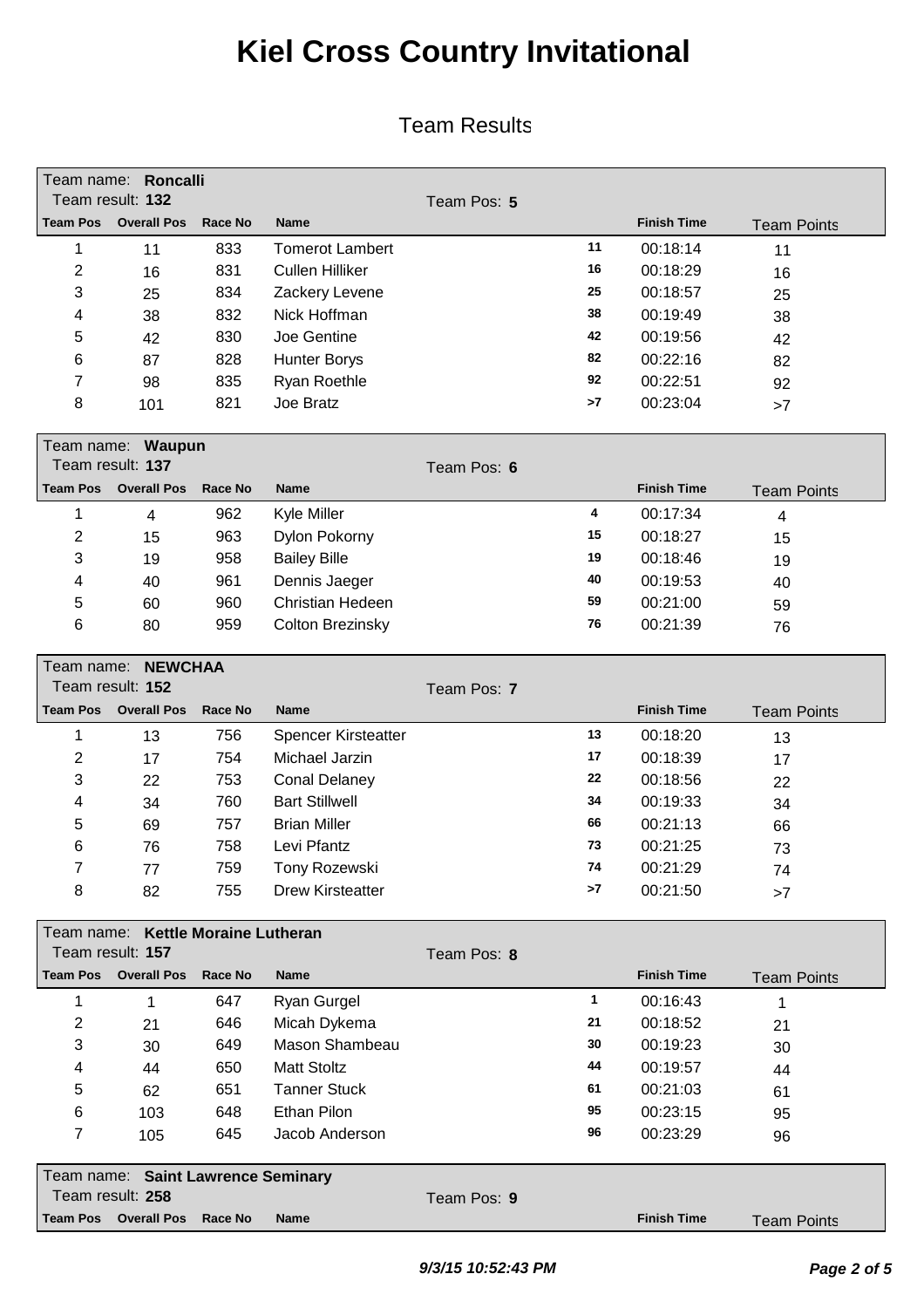|                 | Team name: Saint Lawrence Seminary |         |                     |             |    |                    |                    |  |  |  |
|-----------------|------------------------------------|---------|---------------------|-------------|----|--------------------|--------------------|--|--|--|
|                 | Team result: 258                   |         |                     | Team Pos: 9 |    |                    |                    |  |  |  |
| <b>Team Pos</b> | <b>Overall Pos</b>                 | Race No | <b>Name</b>         |             |    | <b>Finish Time</b> | <b>Team Points</b> |  |  |  |
|                 | 43                                 | 836     | <b>Wilson Burge</b> |             | 43 | 00:19:57           | 43                 |  |  |  |
| 2               | 46                                 | 854     | <b>Eddie Mills</b>  |             | 46 | 00:20:00           | 46                 |  |  |  |
| 3               | 53                                 | 851     | Zeb Boos            |             | 53 | 00:20:38           | 53                 |  |  |  |
| 4               | 57                                 | 856     | Roberto Silva       |             | 56 | 00:20:53           | 56                 |  |  |  |
| 5               | 61                                 | 850     | Jp Ajide            |             | 60 | 00:21:01           | 60                 |  |  |  |
| 6               | 85                                 | 855     | Joseph Mortell      |             | 80 | 00:22:01           | 80                 |  |  |  |
| 7               | 90                                 | 839     | Jae Lee             |             | 85 | 00:22:29           | 85                 |  |  |  |

|                 | Team name: St. Mary's Springs |         |                      |              |    |                    |                    |  |  |  |  |
|-----------------|-------------------------------|---------|----------------------|--------------|----|--------------------|--------------------|--|--|--|--|
|                 | Team result: 283              |         |                      | Team Pos: 10 |    |                    |                    |  |  |  |  |
| <b>Team Pos</b> | <b>Overall Pos</b>            | Race No | <b>Name</b>          |              |    | <b>Finish Time</b> | <b>Team Points</b> |  |  |  |  |
|                 | 31                            | 872     | Sam Busse            |              | 31 | 00:19:25           | 31                 |  |  |  |  |
| 2               | 41                            | 874     | Matt Land            |              | 41 | 00:19:55           | 41                 |  |  |  |  |
| 3               | 47                            | 873     | Jake Butzen          |              | 47 | 00:20:05           | 47                 |  |  |  |  |
| 4               | 81                            | 871     | Simitrio Arellana    |              | 77 | 00:21:39           | 77                 |  |  |  |  |
| 5               | 92                            | 875     | <b>Isaac Shannon</b> |              | 87 | 00:22:32           | 87                 |  |  |  |  |
|                 |                               |         |                      |              |    |                    |                    |  |  |  |  |

|   | Team name: Winnebago Lutheran Academy |         |                  |    |                    |                    |  |  |  |  |
|---|---------------------------------------|---------|------------------|----|--------------------|--------------------|--|--|--|--|
|   | Team result: 289                      |         |                  |    |                    |                    |  |  |  |  |
|   | <b>Team Pos</b> Overall Pos           | Race No | <b>Name</b>      |    | <b>Finish Time</b> | <b>Team Points</b> |  |  |  |  |
|   | 36                                    | 981     | Evan Schulz      | 36 | 00:19:38           | 36                 |  |  |  |  |
| 2 | 58                                    | 978     | Mark Flood       | 57 | 00:20:55           | 57                 |  |  |  |  |
| 3 | 66                                    | 980     | Nathaniel Jahns  | 64 | 00:21:07           | 64                 |  |  |  |  |
| 4 | 68                                    | 979     | Jonathan Huey    | 65 | 00:21:09           | 65                 |  |  |  |  |
| 5 | 70                                    | 976     | Connor Coleman   | 67 | 00:21:13           | 67                 |  |  |  |  |
| 6 | 79                                    | 977     | Mitchell Edwards | 75 | 00:21:30           | 75                 |  |  |  |  |
| 7 | 107                                   | 975     | Jeremiah Callies | 97 | 00:23:37           | 97                 |  |  |  |  |

|            | Team name: Demmark      |                |                        |              |                    |                    |  |  |  |  |  |
|------------|-------------------------|----------------|------------------------|--------------|--------------------|--------------------|--|--|--|--|--|
|            | Team result: <b>291</b> |                |                        | Team Pos: 12 |                    |                    |  |  |  |  |  |
| Team Pos   | <b>Overall Pos</b>      | <b>Race No</b> | <b>Name</b>            |              | <b>Finish Time</b> | <b>Team Points</b> |  |  |  |  |  |
|            | 49                      | 586            | <b>Trevor Wavrunek</b> | 49           | 00:20:24           | 49                 |  |  |  |  |  |
| 2          | 54                      | 583            | Jared Shefchik         | 54           | 00:20:41           | 54                 |  |  |  |  |  |
| 3          | 59                      | 582            | Max Schmitz            | 58           | 00:20:57           | 58                 |  |  |  |  |  |
| 4          | 63                      | 585            | <b>Connor Sisel</b>    | 62           | 00:21:03           | 62                 |  |  |  |  |  |
| 5          | 71                      | 584            | Jedd Shefchik          | 68           | 00:21:19           | 68                 |  |  |  |  |  |
| 6          | 73                      | 580            | <b>Brandon Honnef</b>  | 70           | 00:21:23           | 70                 |  |  |  |  |  |
| 7          | 74                      | 579            | <b>Blake Bomski</b>    | 71           | 00:21:23           | 71                 |  |  |  |  |  |
| 8          | 104                     | 571            | <b>Riley Brantmeir</b> | >7           | 00:23:21           | >7                 |  |  |  |  |  |
| Team name: | Kewaskum                |                |                        |              |                    |                    |  |  |  |  |  |
|            | Team result: <b>340</b> |                |                        | Team Pos: 13 |                    |                    |  |  |  |  |  |
| Team Pos   | <b>Overall Pos</b>      | Race No        | <b>Name</b>            |              | <b>Finish Time</b> | <b>Team Points</b> |  |  |  |  |  |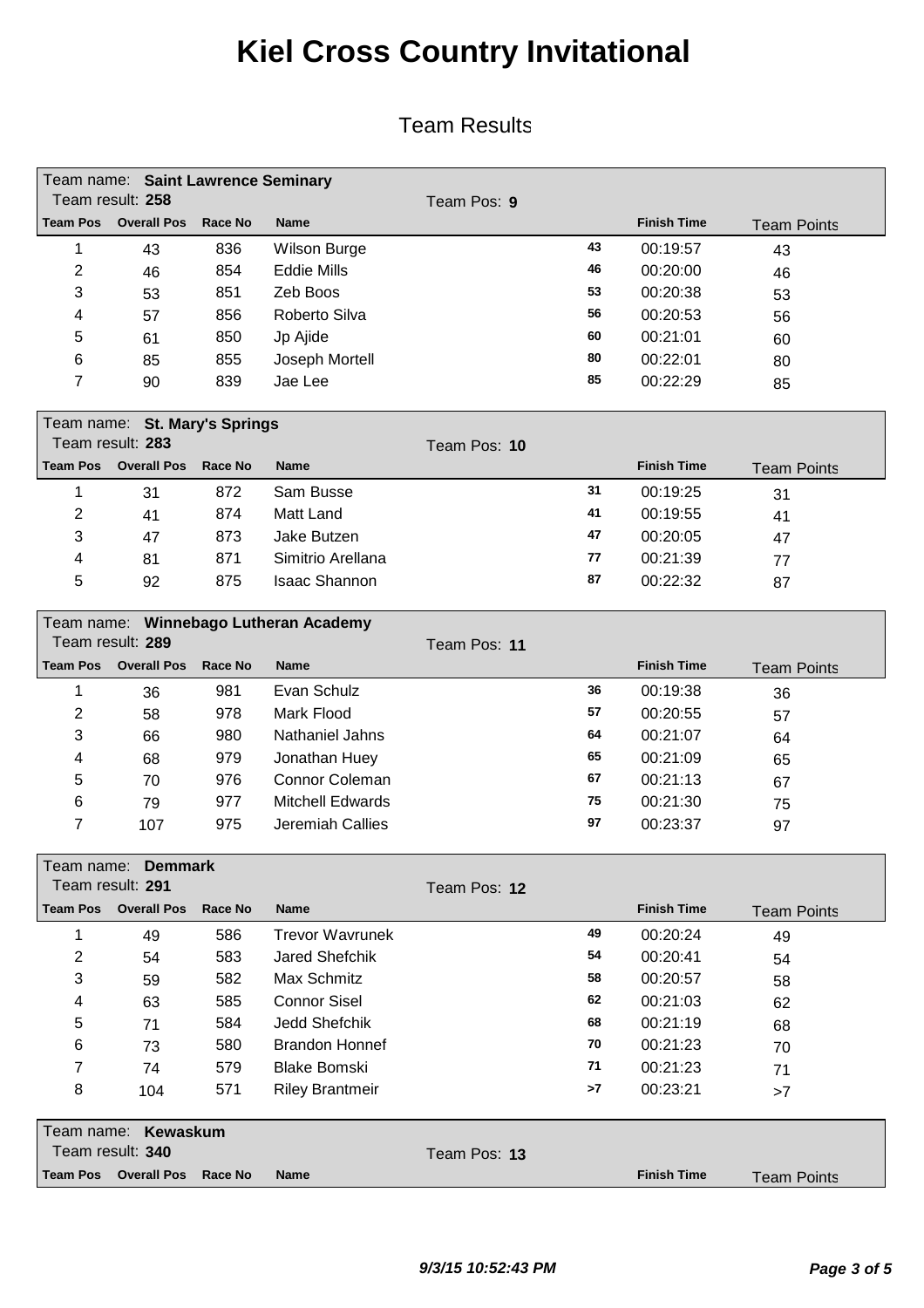|                 | Team name: Kewaskum                |                |                        |              |                |                    |                    |
|-----------------|------------------------------------|----------------|------------------------|--------------|----------------|--------------------|--------------------|
|                 | Team result: 340                   |                |                        | Team Pos: 13 |                |                    |                    |
| <b>Team Pos</b> | <b>Overall Pos</b>                 | Race No        | <b>Name</b>            |              |                | <b>Finish Time</b> | <b>Team Points</b> |
| 1               | 23                                 | 661            | <b>Justin Reck</b>     |              | 23             | 00:18:57           | 23                 |
| $\overline{2}$  | 51                                 | 662            | Kyle Toth              |              | 51             | 00:20:28           | 51                 |
| 3               | 88                                 | 659            | Jacob Loehr            |              | 83             | 00:22:18           | 83                 |
| 4               | 95                                 | 658            | Anthony Leister        |              | 90             | 00:22:43           | 90                 |
| 5               | 99                                 | 660            | <b>Blake Miller</b>    |              | 93             | 00:22:51           | 93                 |
|                 |                                    |                |                        |              |                |                    |                    |
| Team name:      | <b>Hilbert</b><br>Team result: 345 |                |                        | Team Pos: 14 |                |                    |                    |
| <b>Team Pos</b> | <b>Overall Pos</b>                 | <b>Race No</b> | <b>Name</b>            |              |                | <b>Finish Time</b> |                    |
|                 |                                    |                |                        |              | $\overline{7}$ |                    | <b>Team Points</b> |
| 1               | $\overline{7}$                     | 600            | Garrett Franczeká      |              | 63             | 00:18:00           | $\overline{7}$     |
| $\overline{2}$  | 65                                 | 599            | Everett Franczeká      |              |                | 00:21:07           | 63                 |
| 3               | 91                                 | 606            | Skyler Schmidá         |              | 86             | 00:22:32           | 86                 |
| 4               | 97                                 | 604            | Drake Propsoná         |              | 91             | 00:22:47           | 91                 |
| 5               | 109                                | 607            | Evan Scholzá           |              | 98             | 00:23:44           | 98                 |
| 6               | 112                                | 605            | Elias Ricoá            |              | 100            | 00:24:11           | 100                |
| 7               | 114                                | 602            | Bryce Looseá           |              | 102            | 00:24:51           | 102                |
| Team name:      | <b>Misicot</b>                     |                |                        |              |                |                    |                    |
|                 | Team result: 349                   |                |                        | Team Pos: 15 |                |                    |                    |
| <b>Team Pos</b> | <b>Overall Pos</b>                 | Race No        | <b>Name</b>            |              |                | <b>Finish Time</b> | <b>Team Points</b> |
| 1               | 20                                 | 722            | John Egdorf            |              | 20             | 00:18:49           | 20                 |
| $\overline{2}$  | 83                                 | 729            | Colten Wernecke        |              | 78             | 00:21:57           | 78                 |
| 3               | 84                                 | 727            | <b>Connor Reinhart</b> |              | 79             | 00:21:59           | 79                 |
| 4               | 89                                 | 725            | <b>Trenton Klesper</b> |              | 84             | 00:22:28           | 84                 |
| 5               | 93                                 | 724            | Zach Fencl             |              | 88             | 00:22:37           | 88                 |
| 6               | 102                                | 728            | Cole Thorne            |              | 94             | 00:23:08           | 94                 |
| 7               | 113                                | 723            | Luke Englebert         |              | 101            | 00:24:18           | 101                |
| 8               | 117                                | 726            | Josh Ratajczak         |              | >7             | 00:25:11           | >7                 |
|                 | Team name: New Holstein            |                |                        |              |                |                    |                    |
|                 | Team result: 492                   |                |                        | Team Pos: 16 |                |                    |                    |
| <b>Team Pos</b> | <b>Overall Pos</b>                 | <b>Race No</b> | Name                   |              |                | <b>Finish Time</b> | <b>Team Points</b> |
| 1               | 86                                 | 737            | Jacob Barth            |              | 81             | 00:22:05           | 81                 |
| $\overline{2}$  | 111                                | 741            | Jacob Thiel            |              | 99             | 00:24:01           | 99                 |
| 3               | 115                                | 738            | Joshua Dewhurst        |              | 103            | 00:25:08           | 103                |
| 4               | 118                                | 739            | <b>Bradley Paulson</b> |              | 104            | 00:26:54           | 104                |
| 5               | 119                                | 740            | Colton Roepke          |              | 105            | 00:27:06           | 105                |
|                 |                                    |                |                        |              |                |                    |                    |
| Team name:      | <b>Elkhart Lake</b>                |                |                        |              |                |                    |                    |
| Team result:    |                                    |                |                        | Team Pos:    |                |                    |                    |
| <b>Team Pos</b> | <b>Overall Pos</b>                 | <b>Race No</b> | Name                   |              |                | <b>Finish Time</b> | <b>Team Points</b> |
| 1               | 96                                 | 598            | Ransom Yasko           |              | $<$ 5          | 00:22:45           | < 5                |